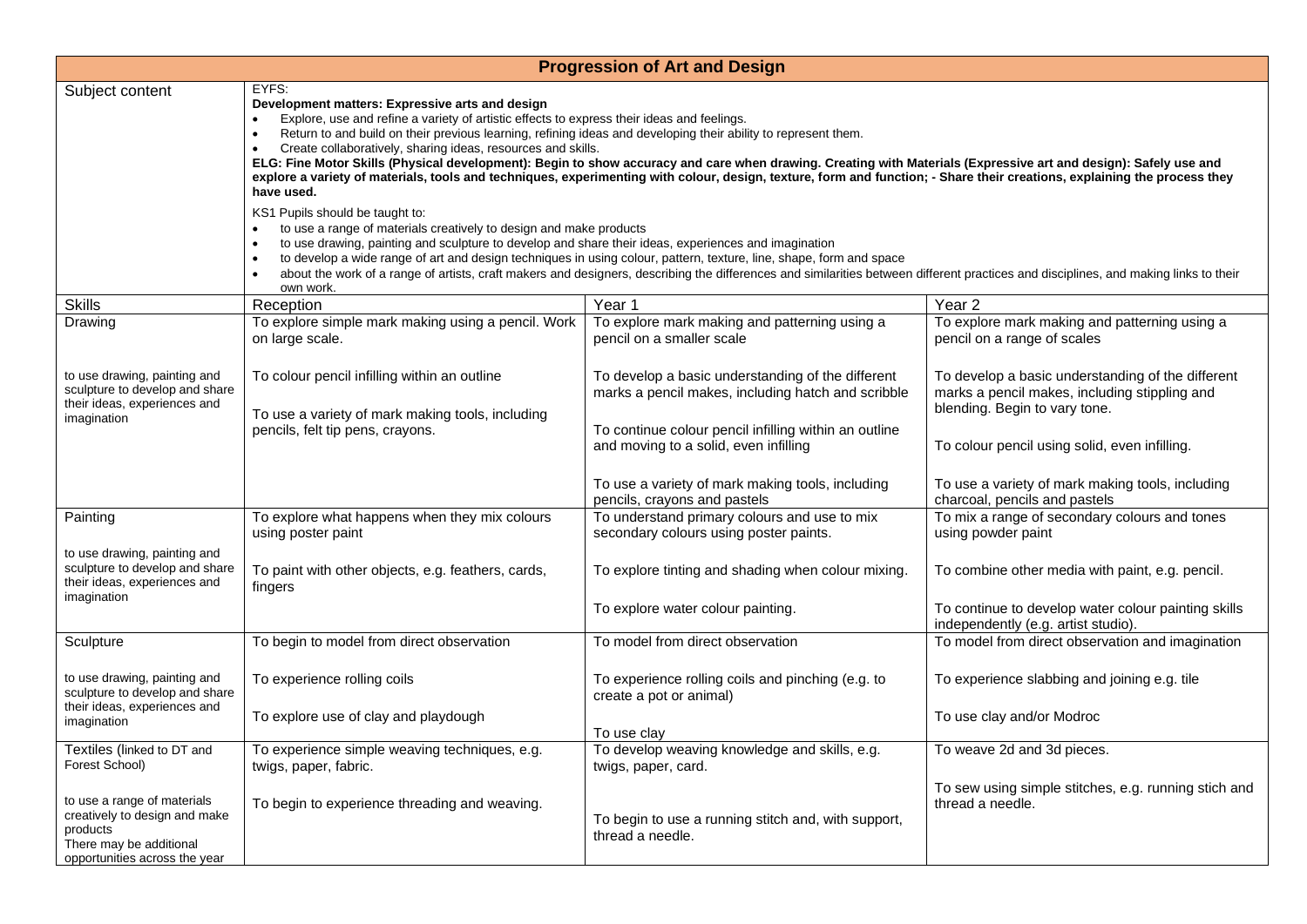| for whole school projects<br>linked to enquiry/national<br>events which may include                                                                                                                                         |                                                                                                                                                        |                                                                                                                                                                                                            |                                                                                                                                                                                                                                                                 |
|-----------------------------------------------------------------------------------------------------------------------------------------------------------------------------------------------------------------------------|--------------------------------------------------------------------------------------------------------------------------------------------------------|------------------------------------------------------------------------------------------------------------------------------------------------------------------------------------------------------------|-----------------------------------------------------------------------------------------------------------------------------------------------------------------------------------------------------------------------------------------------------------------|
| collage or weaving.                                                                                                                                                                                                         |                                                                                                                                                        |                                                                                                                                                                                                            |                                                                                                                                                                                                                                                                 |
| Technology<br>to develop a wide range of art<br>and design techniques in using<br>colour, pattern, texture, line,<br>shape, form and space                                                                                  | To begin to use computers/iPads to create a piece<br>of art e.g. 2Paint, iPad app                                                                      | To begin to use computers/iPads to create a piece<br>of artwork. E.g. 2Publish                                                                                                                             | To use different technology to create a piece of<br>artwork e.g. 2Publish                                                                                                                                                                                       |
| Artists<br>about the work of a range of<br>artists, craft makers and<br>designers, describing the<br>differences and similarities<br>between different practices<br>and disciplines, and making<br>links to their own work. | To begin to explore an artist/craft maker or designer<br>and begin to say what is the same or different. E.g.<br>Van Gogh, Antony Gormley and Picasso. | To explore the work of an artist, craft maker or<br>designers, describing similarities and differences,<br>and making links to their own work. E.g. Vincent<br>Van Gogh, Antony Gormley and Pablo Picasso. | To explore the work of a range of artists, craft<br>makers or designers, describing the differences and<br>similarities between different practices and<br>disciplines, and making links to their own work. E.g.<br>Van Gogh, Antony Gormley and Pablo Picasso. |
| Techniques<br>to develop a wide range of art                                                                                                                                                                                | To begin to experiment with colour, design, texture,<br>form and function                                                                              | To develop an increasing range of art and design<br>techniques in using colour, pattern and line                                                                                                           | To develop a wide range of art and design<br>techniques in using colour, pattern, texture, line,<br>shape, form and space                                                                                                                                       |
| and design techniques in using<br>colour, pattern, texture, line,<br>shape, form and space<br>*to use a range of materials<br>creatively to design and make<br>products                                                     | To clean brush between changing colours and dry<br>on paper towel and to mix colours using a silver<br>tray. Water – wipe – plate – paint              | To clean brush between changing colours and dry<br>on paper towel and to mix colours on a silver tray.<br>Water – wipe – plate – paint                                                                     | To clean brush between changing colours and dry<br>on paper towel and to mix colours on a silver tray.<br>Water – wipe – plate – paint                                                                                                                          |
| Expressive art                                                                                                                                                                                                              | To represent their own ideas, thoughts and feelings<br>through design and technology and art                                                           | To use drawing, painting and sculpture to develop<br>and share their ideas and experiences                                                                                                                 | To use drawing, painting and sculpture to develop<br>and share their ideas, experiences and imagination                                                                                                                                                         |
| to use drawing, painting and<br>sculpture to develop and share<br>their ideas, experiences and<br>imagination                                                                                                               |                                                                                                                                                        |                                                                                                                                                                                                            |                                                                                                                                                                                                                                                                 |

## **How will we implement art and design in our school?**

- **Rob Howard scheme of work** is used as a basis for planning progression of skills.
- Planned teaching of art each term through **enquiry** lessons, which is progressive and provides purpose and meaning for children in the context of a whole school theme.
- Children use art in their classrooms as part of their **daily life** at school to apply skills taught. For example, independent selection in artists studio during COOL/enquiry/ready to learn time.
- **Forest School** provides additional opportunity to develop art and design skills using natural materials and may include weaving, printing, rubbings and textiles.
- All classrooms/Year groups will have a designated **artists studio (creative area)** in which children can independently apply learnt skills using materials previously taught.
- The focus of art will be on perfecting **skills** rather than on the end product.
- Sketchbooks will be used across year groups to practise techniques, key skills and designs. A learning intention sticker (no lights) is used to indicate the date and objective for each piece of work).
- Children will have a good understanding of how to **care for equipment.**
- Our **cross curricular** theme approach will allow for links with the local community, art from different periods in history and art from different cultures.
- Each term a **different artist** is studied by the whole school.
- Every unit of work begins with a **simple observation drawing** using their Sketch book.
- **Clubs** will be offered to children across the year to supplement our art curriculum. E.g. sewing club and arts and craft club.